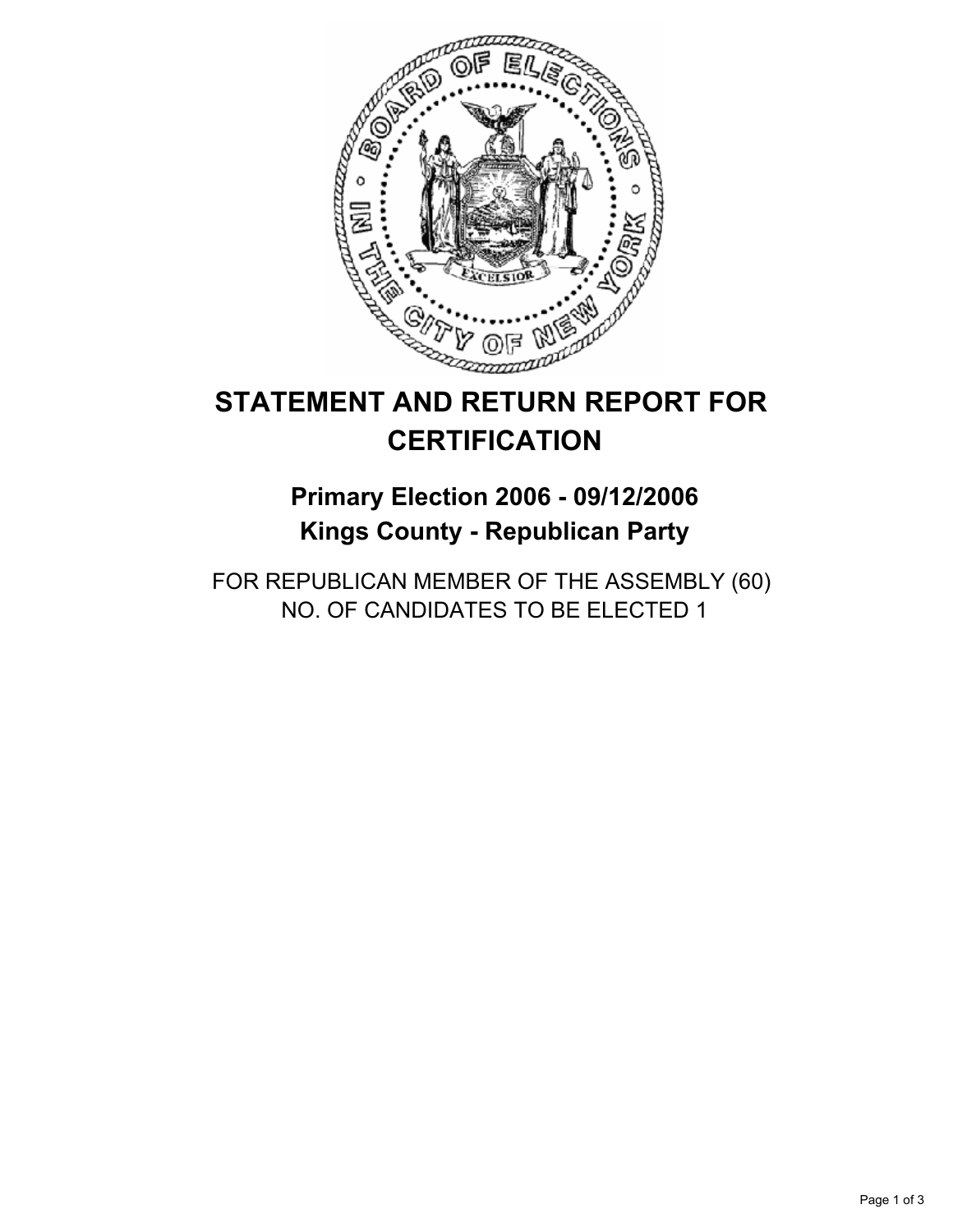

#### **ASSEMBLY DISTRICT 60**

| <b>TOTAL VOTES</b>      | 578 |
|-------------------------|-----|
| ANTHONY C XANTHAKIS     | 456 |
| <b>JOSEPH CAMMARATA</b> | 122 |
| AFFIDAVIT               | 3   |
| ABSENTEE/MILITARY       | 38  |
| <b>EMERGENCY</b>        | 11  |